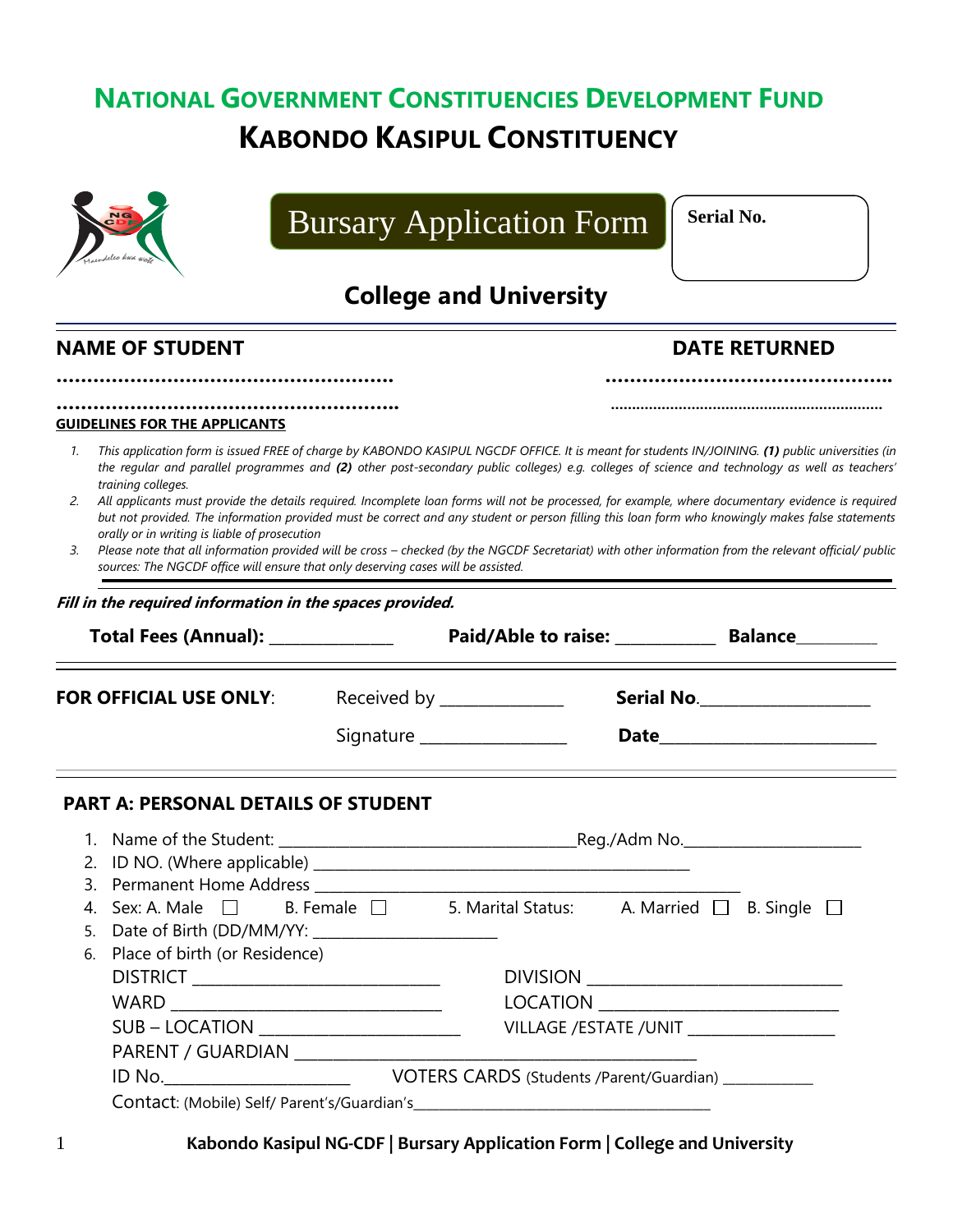#### **PART B: PERSONAL DETAILS OF THE FATHER/MOTHER/GUARDIAN**

This section should also apply for applicants who are under the care of a guardian.

- 7. Are both your parents alive? 1. Yes. 2. No same or both parents are deceased, attach death certificate(s)].
- 8. Who takes care of your school fees? A. Father B. Mother B. Guardian
- 9. Name of the Father/ Guardian: \_\_\_\_\_\_\_\_\_\_\_\_\_\_\_\_\_\_\_\_\_\_\_\_\_\_\_\_\_\_\_\_\_\_Occupation: \_\_\_\_\_\_\_\_\_\_\_\_\_\_\_\_\_\_\_\_\_\_\_\_\_\_\_\_\_
- 10. Name of the Mother: \_\_\_\_\_\_\_\_\_\_\_\_\_\_\_\_\_\_\_\_\_\_\_\_\_\_\_\_\_\_\_\_\_\_\_\_\_\_\_\_\_ Occupation: \_\_\_\_\_\_\_\_\_\_\_\_\_\_\_\_\_\_\_\_\_\_\_\_\_\_\_\_\_\_\_
- 11. Permanent Address of the Parents/Guardian: \_\_\_\_\_\_\_\_\_\_\_\_\_\_\_\_\_\_\_\_\_\_\_\_\_\_\_\_\_\_\_\_\_

#### **PART C: FAMILY TYPES AND SIZE**

- 12. Describe the type of your family: (**1**) Parents living together **(2**) Parents have separated **(3**) Parents have divorced (**4)** I am a child of a single parent (**5)** other (specify) \_\_\_\_\_\_\_\_\_\_\_\_\_\_\_\_\_\_\_\_\_\_\_\_\_\_\_\_\_\_\_\_\_\_
- 13. How big is your family? **1.** Number of brothers \_\_\_\_\_\_\_ **2.** Number of sisters \_\_\_\_\_\_\_\_\_\_

#### **PART D: INFORMATION ABOUT YOUR SCHOOL/ COLLEGE /UNIVERSITY**

- 14. Name of your College/University: \_\_\_\_\_\_\_\_\_\_\_\_\_\_\_\_\_\_\_\_\_\_\_\_\_\_\_\_\_\_\_\_\_\_\_\_\_\_\_\_\_\_\_\_\_\_\_\_\_\_\_\_\_\_\_\_\_\_\_\_\_\_\_\_\_\_\_\_ 15. Full address of the School/ college: \_\_\_\_\_\_\_\_\_\_\_\_\_\_\_\_\_\_\_\_\_\_\_\_\_\_\_\_\_\_\_\_\_ Tel.\_\_\_\_\_\_\_\_\_\_\_\_\_\_\_\_\_\_\_\_\_\_\_\_\_\_\_\_\_ 16. Current class/year of study: \_\_\_\_\_\_\_\_\_\_\_\_\_\_\_\_\_\_\_\_\_\_\_\_\_\_(Attach your result slip/ report form or any other document to confirm your student status). 17. Total fees for the year: Kshs \_\_\_\_\_\_\_\_\_\_\_\_\_\_\_\_\_(Attach a fee statement showing the total fee due for the year). 18. Total outstanding (current) fees balance: Kshs \_\_\_\_\_\_\_\_\_\_\_\_\_\_\_\_\_\_\_\_(Attached supporting statement from the school duly signed and stamped by the school authority (Registrar/ Bursar). 19. Have you ever applied for bursary before? Yes ........ No ......... (Tick one) 20. Have you ever benefited before? Yes ........ No .......... (Tick one) If Yes, (in 20 above) indicate the year and amount allocated. Year ................... Amount ............
	- Year ……………..Amount ………… Year ………. Amount ………… Year ………. Amount …………

#### **PART E. APPLICANTS SIBLINGS IN SCHOOL / INSTITUTION.**

| <b>Names</b>       | Relationship | School /    | Year or      | <b>Total Fees</b> | <b>Outstanding</b> |
|--------------------|--------------|-------------|--------------|-------------------|--------------------|
|                    |              | Institution | <b>Class</b> |                   | <b>Balance</b>     |
|                    |              |             |              |                   |                    |
|                    |              |             |              |                   |                    |
|                    |              |             |              |                   |                    |
|                    |              |             |              |                   |                    |
|                    |              |             |              |                   |                    |
|                    |              |             |              |                   |                    |
| <b>GRAND TOTAL</b> |              |             |              |                   |                    |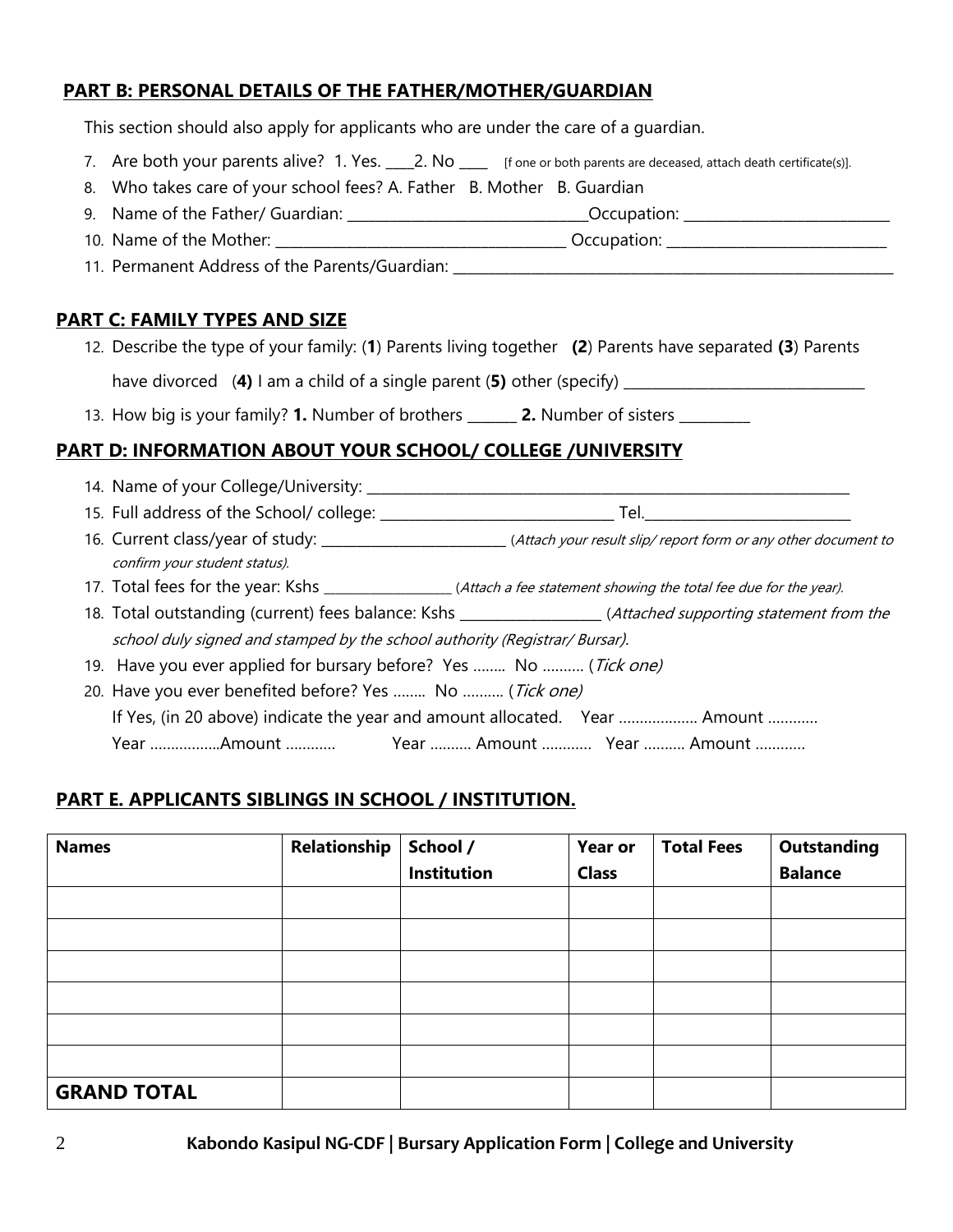#### **PART F: INFORMATION ABOUT FAMILY FINANCIAL STATUS.**

1. GROSS INCOME IN THE LAST 12 MONTHS (KSHS)

Gross Income (this means income from salary, business or farming)

|                     |  | Father   Mother   Husband | Wife | <b>Guardian / Sponsor</b> |
|---------------------|--|---------------------------|------|---------------------------|
| <b>GROSS INCOME</b> |  |                           |      |                           |
|                     |  |                           |      |                           |

#### **PART G: RECOMMENDATION:**

a) **Area Chief / Assistant Chief/Religious Leader** - Comment on the student /family/ parent status.

----------------------------------------------------------------------------------------------------------- --------------------------------------------------------------------------------------------------- --------------------------------------------------------------------------------------------------- -------------------------------------------------------------------------------------------------- **Assessment of the applicant:** 1. Very needy 2. Needy 3. Not Needy

I declare that I know the contents of this application form and hereby confirm that the information herein is true to the best of my knowledge

**\_\_\_\_\_\_\_\_\_\_\_\_\_\_\_\_\_\_\_\_\_\_\_\_\_\_ \_\_\_\_\_\_\_\_\_\_\_\_\_\_\_ \_\_\_\_\_\_\_\_\_\_\_\_\_\_\_\_\_**

**Name Signature Signature Date & Official Stamp.** 

#### **PART H: DECLARATIONS**

**1. Applicant's declaration:** I declare that the information given herein is true to the best of my knowledge and I am willing and available to verify it if need be.

| Applicant's full Name: |             |  |
|------------------------|-------------|--|
| Adm. / Reg. No: _      | ID No.:     |  |
| Date:                  | _Signature_ |  |

**2. Parent / Guardian Declaration** I declare that I have read this form/ this form has been read to me and I hereby confirm that the information given is true to the best of my knowledge.

| Name (Parent /Guardian) | <b>Signature</b> | Date.                                                                      |  |
|-------------------------|------------------|----------------------------------------------------------------------------|--|
|                         |                  | Kabondo Kasipul NG-CDF   Bursary Application Form   College and University |  |

**\_\_\_\_\_\_\_\_\_\_\_\_\_\_\_\_\_\_\_\_\_\_\_\_\_\_ \_\_\_\_\_\_\_\_\_\_\_\_\_\_\_ \_\_\_\_\_\_\_\_\_\_\_\_\_\_\_\_\_**